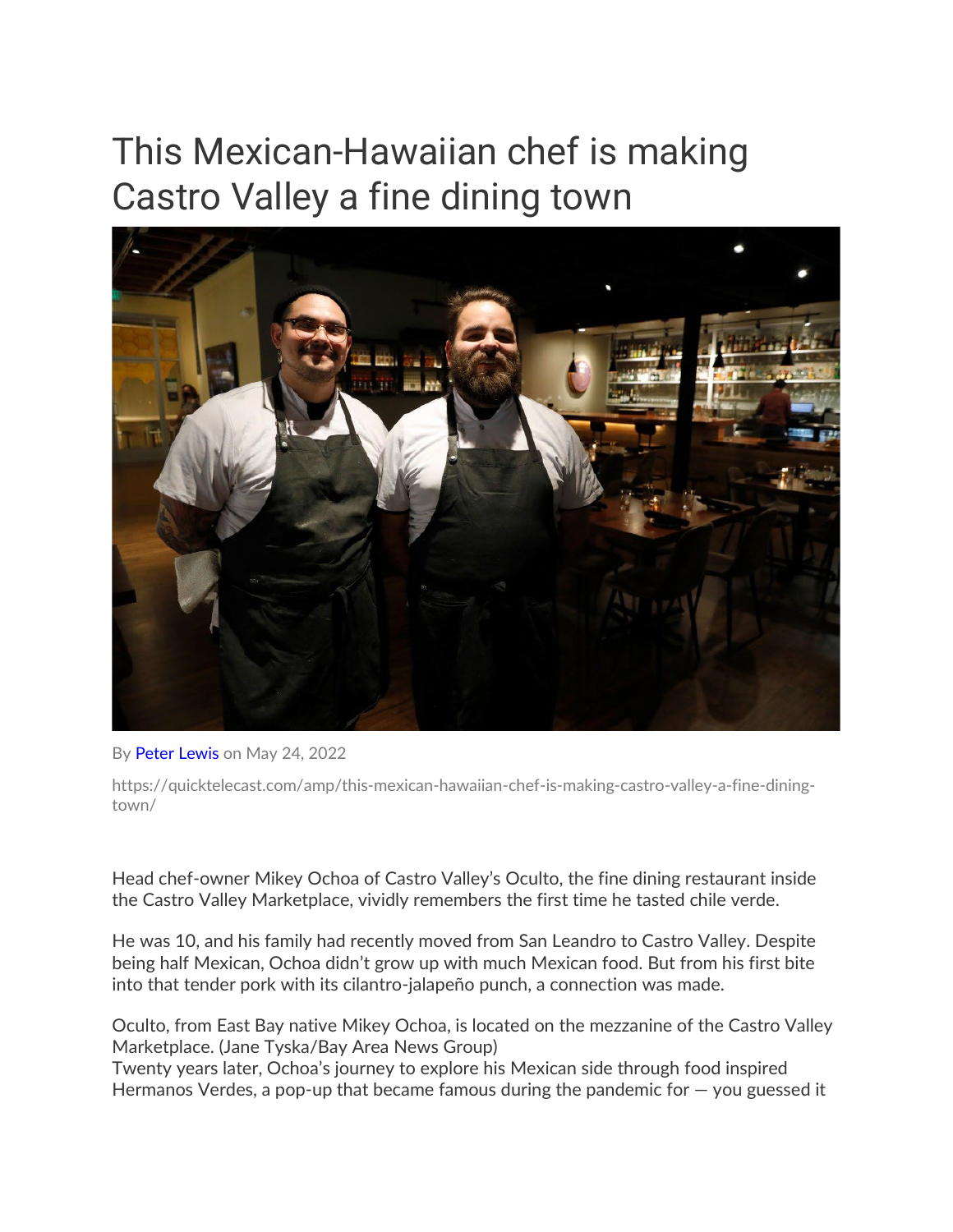— chile verde. Suddenly, foodies were flocking to Castro Valley to taste his cuisine (and discover other gems, like Pampas Empanada and Coffee Co and the newer **Pho Auntie 7**, which specializes in regional Vietnamese street food).

Last December, with executive chef and high school friend Gus Villarroel, Ochoa brought Hermanos to its permanent home on the [marketplace](https://castrovalleymarketplace.com/) mezzanine.

Now called [Oculto,](https://www.exploretock.com/oculto) the industrial-chic restaurant celebrates Latin American cuisine with California sensibilities and cocktails by the marketplace's Night Owl. Both chefs bring years of fine dining experience at San Francisco restaurants such as Rich Table and SPQR to the menu, which, depending on the day, may include chicken al carbon with chile butter and salsa matcha or baby back ribs slathered in that famous chile verde sauce. Look for a new cocktail program launching soon.



Mary's Half Chicken Al Carbon with chili butter, salsa matcha and cilantro zhoug is served at Oculto in the Castro Valley Marketplace in Castro Valley. (Jane Tyska/Bay Area News Group)

In a city with few fine dining chefs, Ochoa is a rising star and one to watch. Despite being Oculto's owner and the father of two young children, he still clocks 12 hour days, working the line nightly with his small team making everything from scratch besides the bread. They source that from Seven Hills Baking Co., which is downstairs, next to their meat purveyor,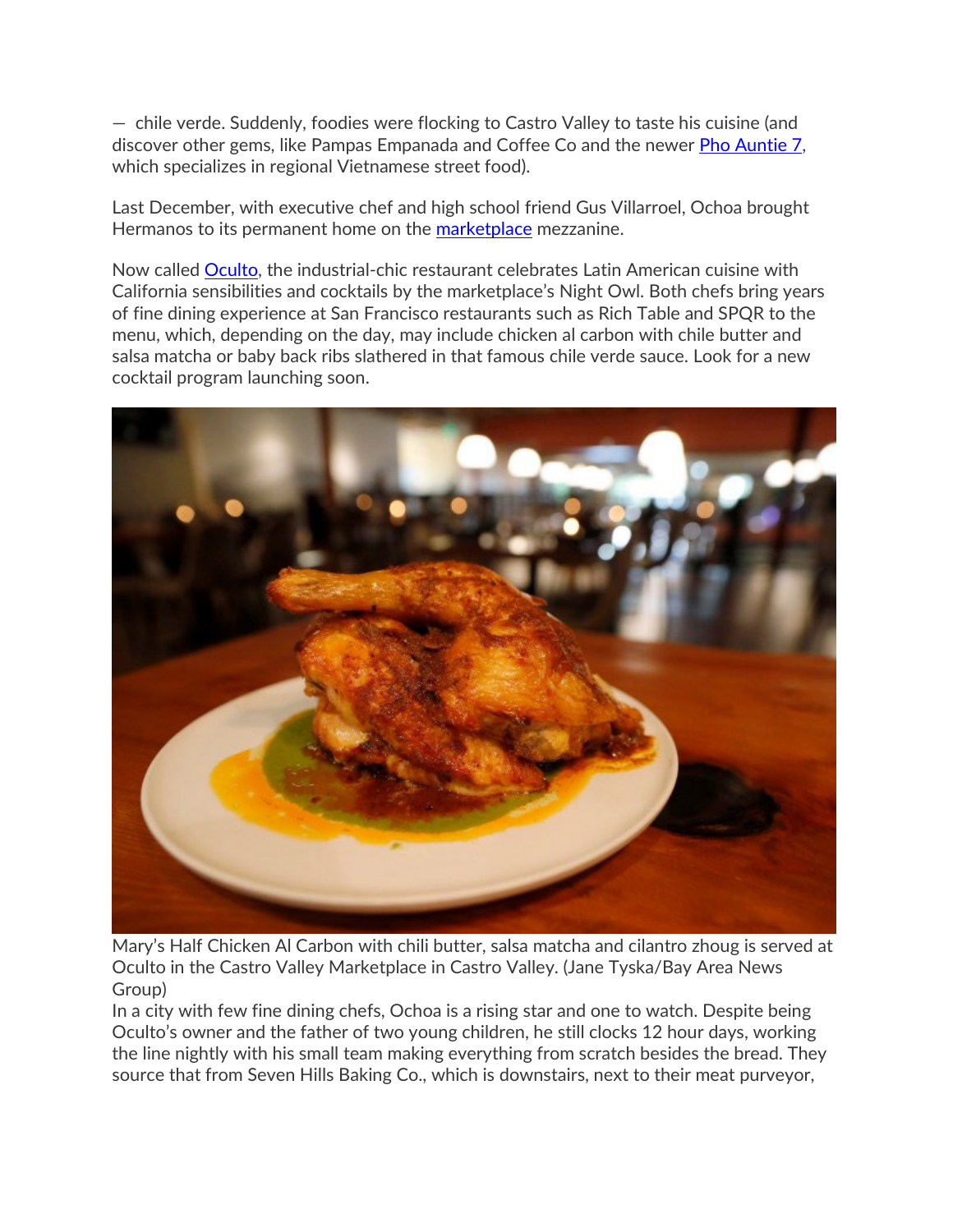Baron's Quality Meats, olive oil source, Amphora Nuevo, and spice company, Oaktown Spice Shop.

We recently sat down with Ochoa to learn more about his early years, future hopes and the secret to that sauce.

Q: Besides chile verde, do you have any special food memories? When did you know you wanted to be a chef?

**A:** I was always enamored with food. My mom's family is Hawaiian, and we used to do these big family gatherings where my auntie would make hot dogs cooked in barbecue sauce. For some reason, I thought it was the best thing that ever happened on the planet.

Growing up, I was alone a lot, because my mom was a single parent. I learned to make ramen and eggs and other stuff for myself. We had this big swivel TV from Rent-A-Center and I remember watching commercials for Le Cordon Bleu and being fascinated by the chef's hats. It was always something I dreamed about. I was 9 or 10.

## **Q: What's the secret to your chile verde?**

**A:** It's only seven ingredients: tomatillos, onions, cilantro, jalapeños, salt, lime juice and fish sauce. Traditionally, you boil the pork and strain it, reserve some liquid, pour it into your sauce and boil it again until it's nice and tender. But I do it in a different way. My technique comes from French cuisine. Like a braise, we char and blister all the salsa ingredients in the oven for 45 minutes until it's super gnarly. Then we add cilantro and lime juice and blend it together. To give it the umami and bring up the nuanced char and other flavors, we add fish sauce. I like Three Crabs.

#### **Q: What was it like being a chef de partie at Lazy Bear in San Francisco?**

**A:** I felt like I knew how to cook when I got to Lazy Bear, but I realized I didn't. At that level it becomes far more intellectual. (I learned to ask), what is the identity of the dish? Where does the idea stem from? How does it eat? We have a mole dish on the menu now that I'm really proud of. It's carrot-based. The identity of that dish was me trying to approach my culture in a way that felt right to me.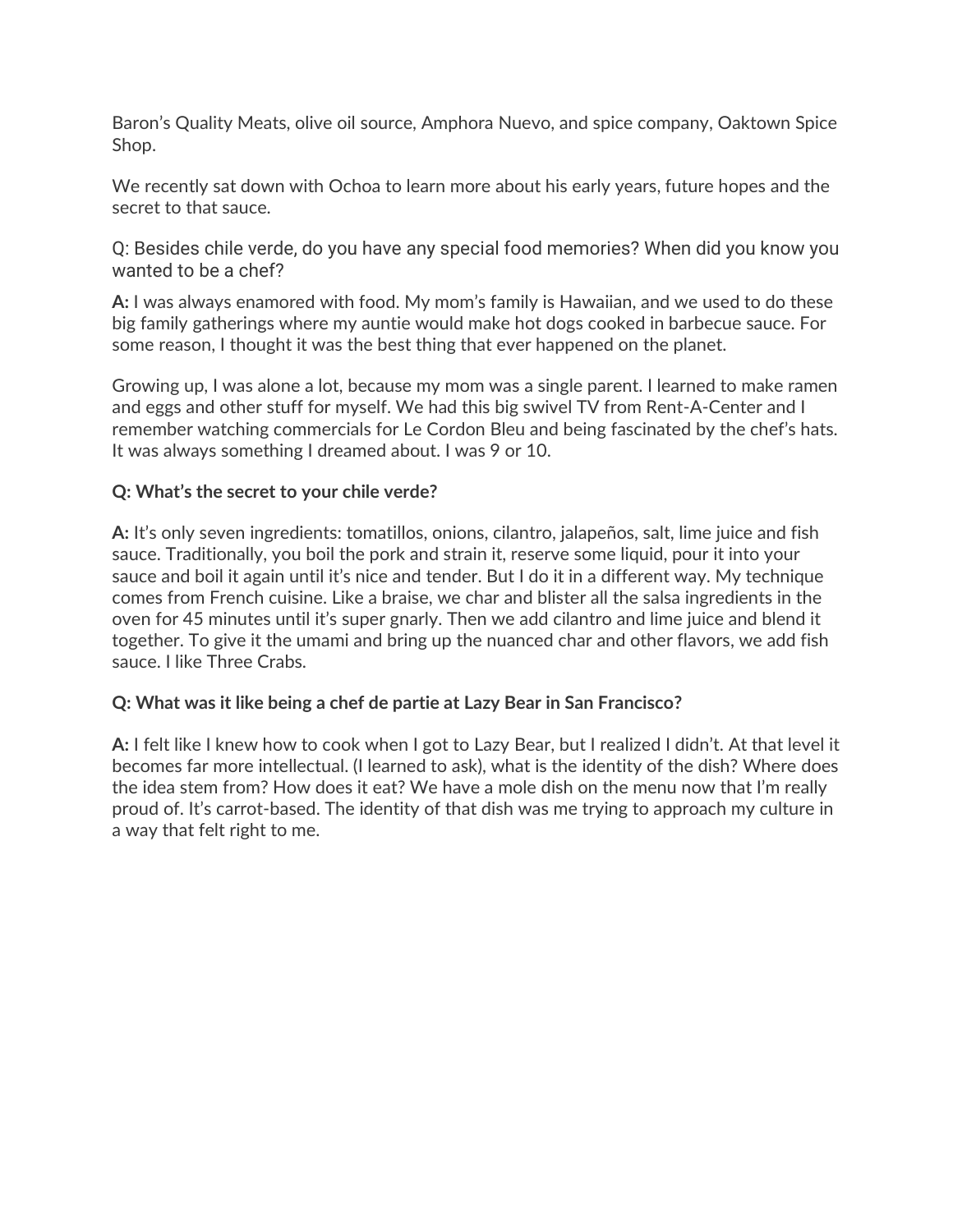

Mole Anaranjado, with heirloom carrots, chilies, pistachio, broccoli, mint and tortillas, is served at Oculto in the Castro Valley Marketplace in Castro Valley. (Jane Tyska/Bay Area News Group)

# **Q: What did you learn from launching Hermanos Verdes during the pandemic?**

**A:** I had just lost my job as a senior line cook at Linked In. In the culinary world, you don't really learn about business so that was the big thing for me. I also realized I care a lot about hospitality. The experience of my guests is what I care about the most. Is the music on? Should we turn down the lights? Does everyone have water? The food sells itself. It's making sure the cocktail program is good, and everything is firing equally on all cylinders.

#### **Q: What is your long term plan?**

**A:** Hopefully I'm here (in the marketplace) for two years. Maybe less. I want my own space so bad. This space doesn't necessarily match who we are. If I could make it happen in Castro Valley, that would be really great, but I don't know if that's possible. Hopefully in Hayward, San Leandro or San Lorenzo.

Head chef-owner Mikey Ochoa of Castro Valley's Oculto, the fine dining restaurant inside the Castro Valley Marketplace, vividly remembers the first time he tasted chile verde.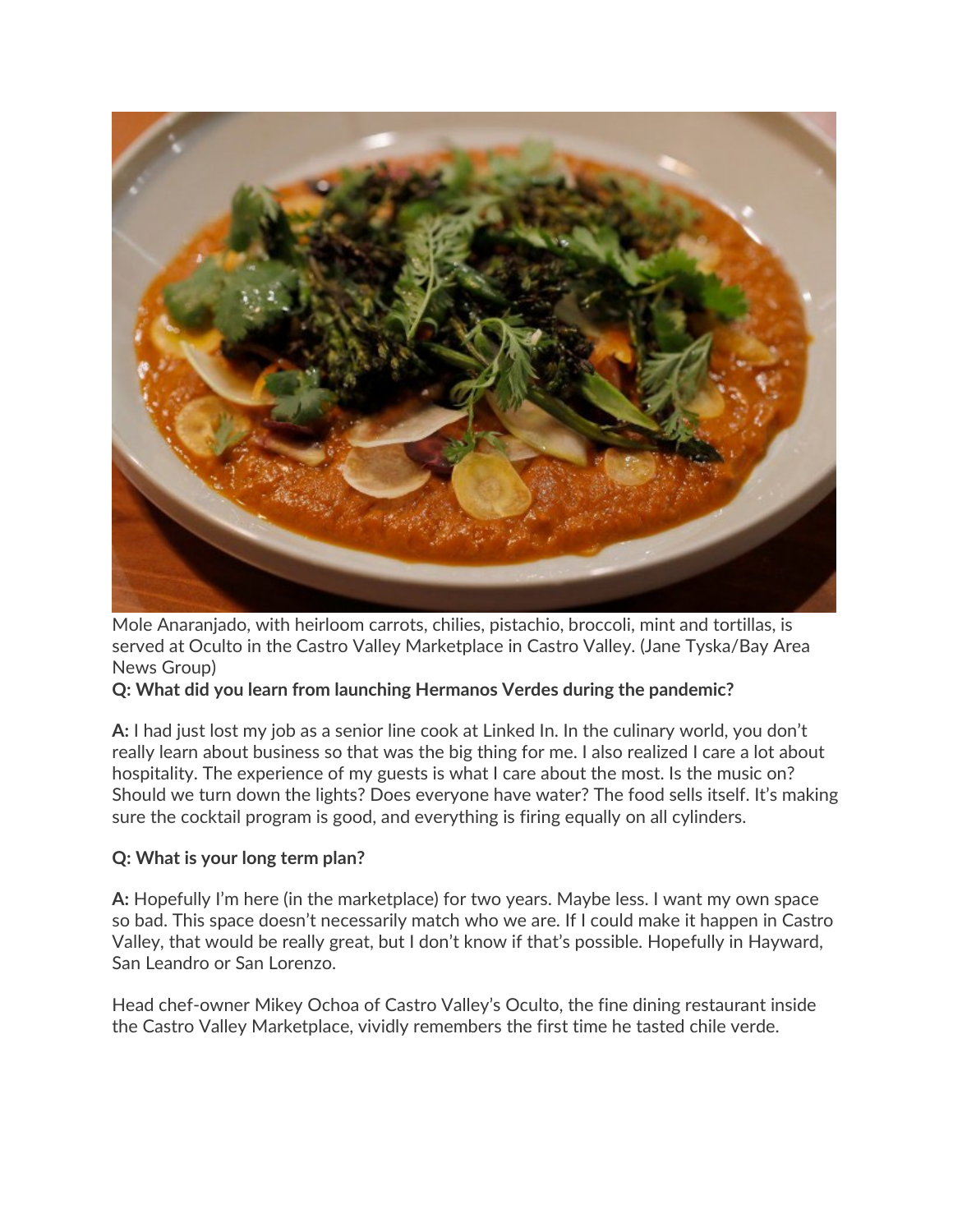He was 10, and his family had recently moved from San Leandro to Castro Valley. Despite being half Mexican, Ochoa didn't grow up with much Mexican food. But from his first bite into that tender pork with its cilantro-jalapeño punch, a connection was made.



Oculto, from East Bay native Mikey Ochoa, is located on the mezzanine of the Castro Valley Marketplace. (Jane Tyska/Bay Area News Group)

Twenty years later, Ochoa's journey to explore his Mexican side through food inspired Hermanos Verdes, a pop-up that became famous during the pandemic for  $-$  you guessed it — chile verde. Suddenly, foodies were flocking to Castro Valley to taste his cuisine (and discover other gems, like Pampas Empanada and Coffee Co and the newer [Pho Auntie 7,](https://phoauntie7.square.site/) which specializes in regional Vietnamese street food).

Last December, with executive chef and high school friend Gus Villarroel, Ochoa brought Hermanos to its permanent home on the [marketplace](https://castrovalleymarketplace.com/) mezzanine.

Now called [Oculto,](https://www.exploretock.com/oculto) the industrial-chic restaurant celebrates Latin American cuisine with California sensibilities and cocktails by the marketplace's Night Owl. Both chefs bring years of fine dining experience at San Francisco restaurants such as Rich Table and SPQR to the menu, which, depending on the day, may include chicken al carbon with chile butter and salsa matcha or baby back ribs slathered in that famous chile verde sauce. Look for a new cocktail program launching soon.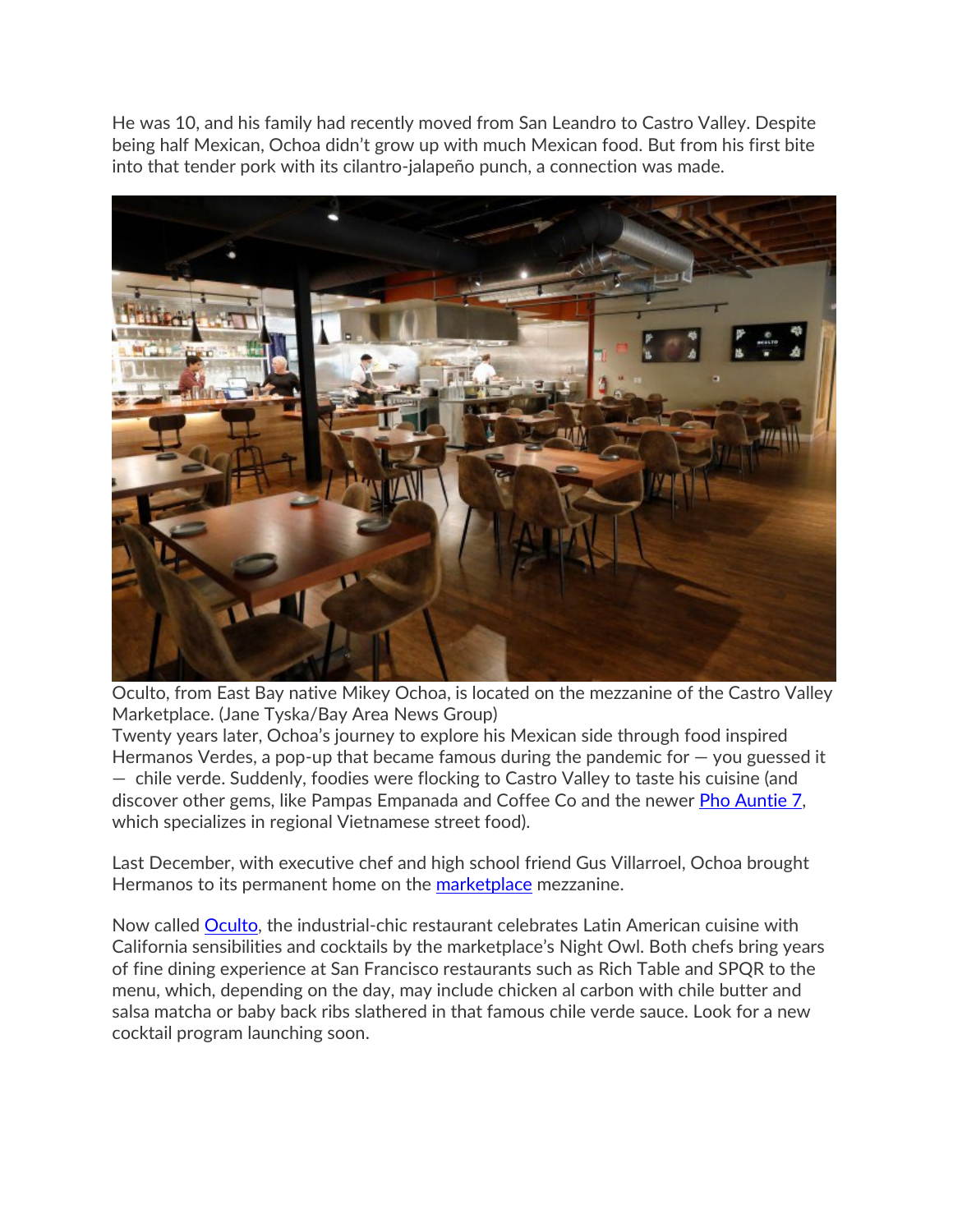

Mary's Half Chicken Al Carbon with chili butter, salsa matcha and cilantro zhoug is served at Oculto in the Castro Valley Marketplace in Castro Valley. (Jane Tyska/Bay Area News Group)

In a city with few fine dining chefs, Ochoa is a rising star and one to watch. Despite being Oculto's owner and the father of two young children, he still clocks 12 hour days, working the line nightly with his small team making everything from scratch besides the bread. They source that from Seven Hills Baking Co., which is downstairs, next to their meat purveyor, Baron's Quality Meats, olive oil source, Amphora Nuevo, and spice company, Oaktown Spice Shop.

We recently sat down with Ochoa to learn more about his early years, future hopes and the secret to that sauce.

Q: Besides chile verde, do you have any special food memories? When did you know you wanted to be a chef?

**A:** I was always enamored with food. My mom's family is Hawaiian, and we used to do these big family gatherings where my auntie would make hot dogs cooked in barbecue sauce. For some reason, I thought it was the best thing that ever happened on the planet.

Growing up, I was alone a lot, because my mom was a single parent. I learned to make ramen and eggs and other stuff for myself. We had this big swivel TV from Rent-A-Center and I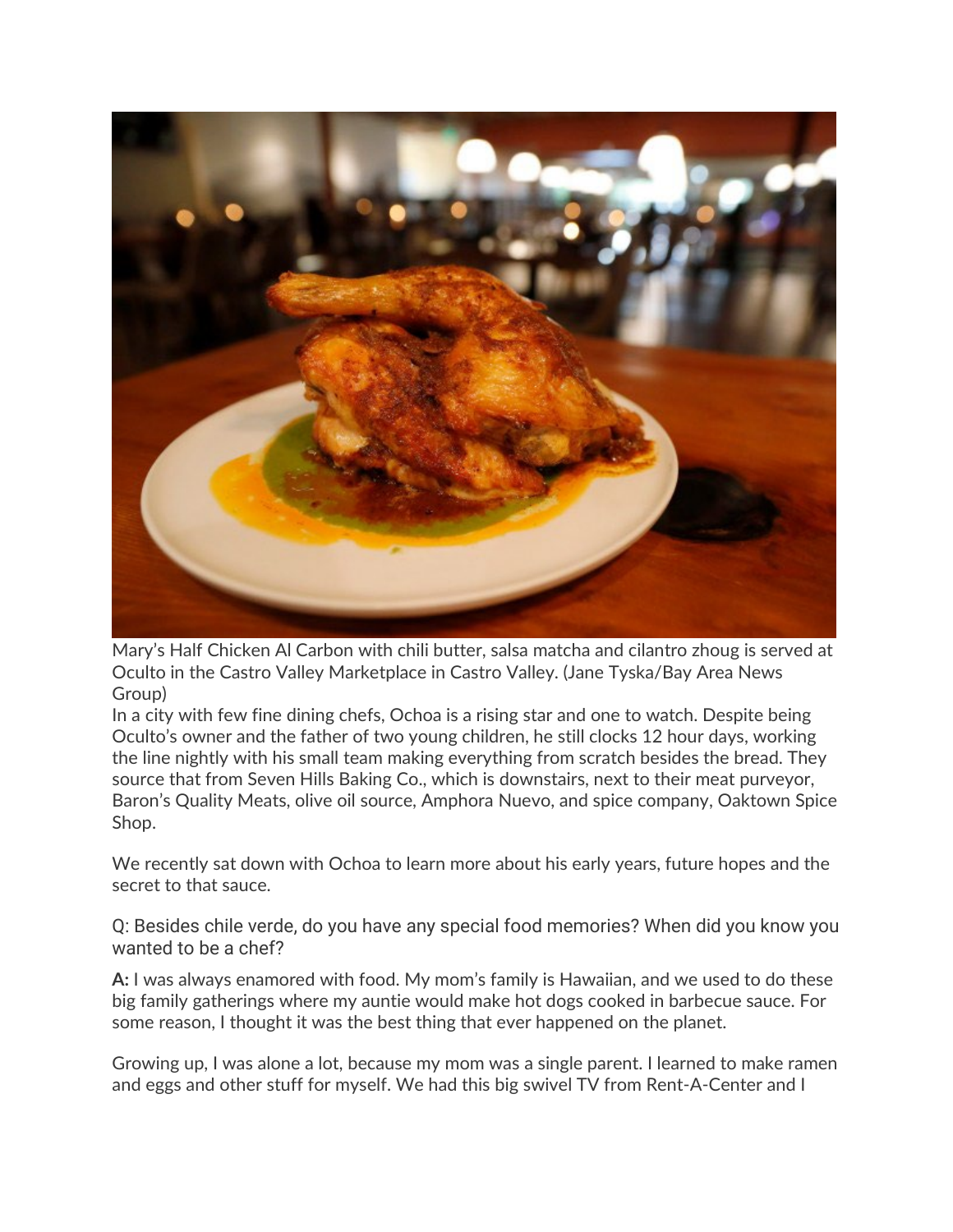remember watching commercials for Le Cordon Bleu and being fascinated by the chef's hats. It was always something I dreamed about. I was 9 or 10.

# **Q: What's the secret to your chile verde?**

**A:** It's only seven ingredients: tomatillos, onions, cilantro, jalapeños, salt, lime juice and fish sauce. Traditionally, you boil the pork and strain it, reserve some liquid, pour it into your sauce and boil it again until it's nice and tender. But I do it in a different way. My technique comes from French cuisine. Like a braise, we char and blister all the salsa ingredients in the oven for 45 minutes until it's super gnarly. Then we add cilantro and lime juice and blend it together. To give it the umami and bring up the nuanced char and other flavors, we add fish sauce. I like Three Crabs.

## **Q: What was it like being a chef de partie at Lazy Bear in San Francisco?**

**A:** I felt like I knew how to cook when I got to Lazy Bear, but I realized I didn't. At that level it becomes far more intellectual. (I learned to ask), what is the identity of the dish? Where does the idea stem from? How does it eat? We have a mole dish on the menu now that I'm really proud of. It's carrot-based. The identity of that dish was me trying to approach my culture in a way that felt right to me.



Mole Anaranjado, with heirloom carrots, chilies, pistachio, broccoli, mint and tortillas, is